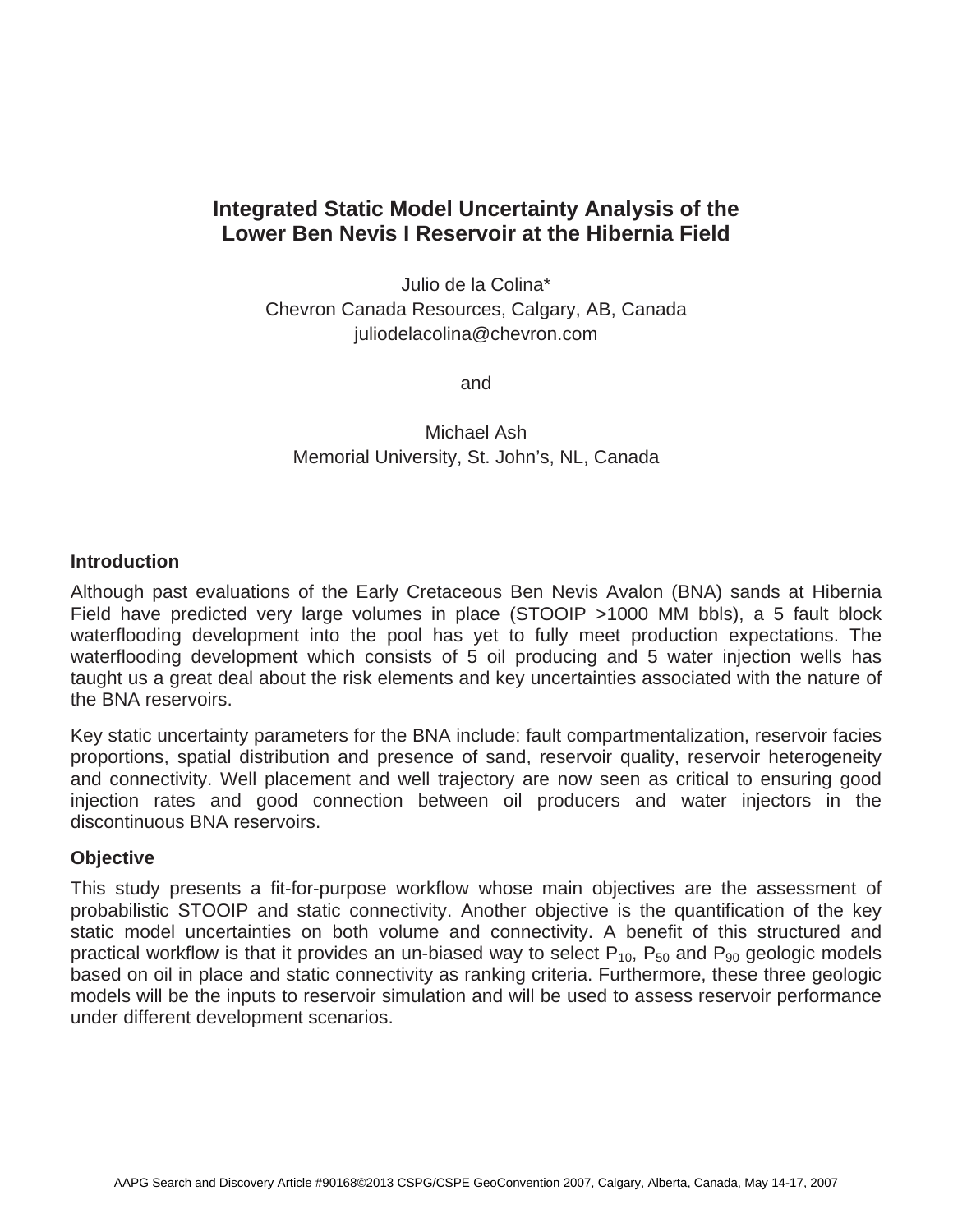## **Case Study**

We present a case study that is focoused on the Lower Ben Nevis I (LNB1) section located in the central BNA area of the Hibernia field.

A geocellular model that comprises 6 major fault blocks is iteratively built using the following applications: GOCAD for geologic modeling, VOXELGEO for seismic horizon and fault interpretation and PETREL for stratigraphic analysis as well as for well log display. These tasks involve interpretation, integration and reconciliation of subsurface data.

Previous studies have indicated that fault compartmentalization is one of the key uncertainty parameters that impact fluid flow performance in BNA reservoirs. Consequently, 7 major bounding faults and 15 internal block faults are incorporated into the geocellular model. Many small scale faults could not be incorporated into the model due to modeling constraints. These small scale faults can be clearly detected using the amplitude extraction and visualization capabilities of VOXELGEO. The effect of these small faults should not be neglected because they have proven to act as baffles during production.They are accounted for in the reservoir simulation stage.

The LBN1 section is divided into 4 units. Hence, the faulted stratigraphic grid is divided into 4 zones to capture the unique characteristics of each sequence. These sequences are composed of reservoirs interpreted as a tidal channels deposited in an estuarine environment oriented NNW-SSE. Reservoirs are relatively thin, vertically heterogeneous with a generally poor correlation between wells. Model cell dimension is designed as 25m in the horizontal dimension and 0.5m on average in the vertical.

The first objective of next step is to generate High, Base and Low geologic scenarios.

A six log "depo-petro" facies model is generated for each well as conditioning data for the geological model. Facies are populated in 3D using Chevron's proprietary Multi-Point Statistical (MPS) simulation capability added to GOCAD. This technique includes the following input data and external constraints:

- The correlation of low amplitude anomaly strength indicates the presence of reservoir facies. Hence, a "Facies Probability Cube" is generated as a "soft" 3D constraint on the spatial facies distribution.
- A vertical "Facies Proportion Curve" is used to constrain the vertical distribution and the resultant stacking pattern of facies.
- Net to Gross is provided through "Regional Facies Proportions" for each of the 4 sequences.
- Depositional environment information is included in a three dimensional stratigraphic grid called a "Training Image". This grid is generated using the facies body relative dimensions and shapes, as well as associations between each of the six facies types.

Porosity is populated by facies using Sequential Gaussian Simulation (SGS) based on well data external histograms and variograms for each facies. Permeability is then populated by facies using Sequential Gaussian Simulation with a collocated co-Kriging conditioning with porosity. Water saturation is populated based on the "Flow Zone Indicator" (FZI) equation.

Finally, STOOIP and static connectivity is calculated for each of the end member cases (Low and High) as well as for the base case. Static connectivity is defined as the volume of the larger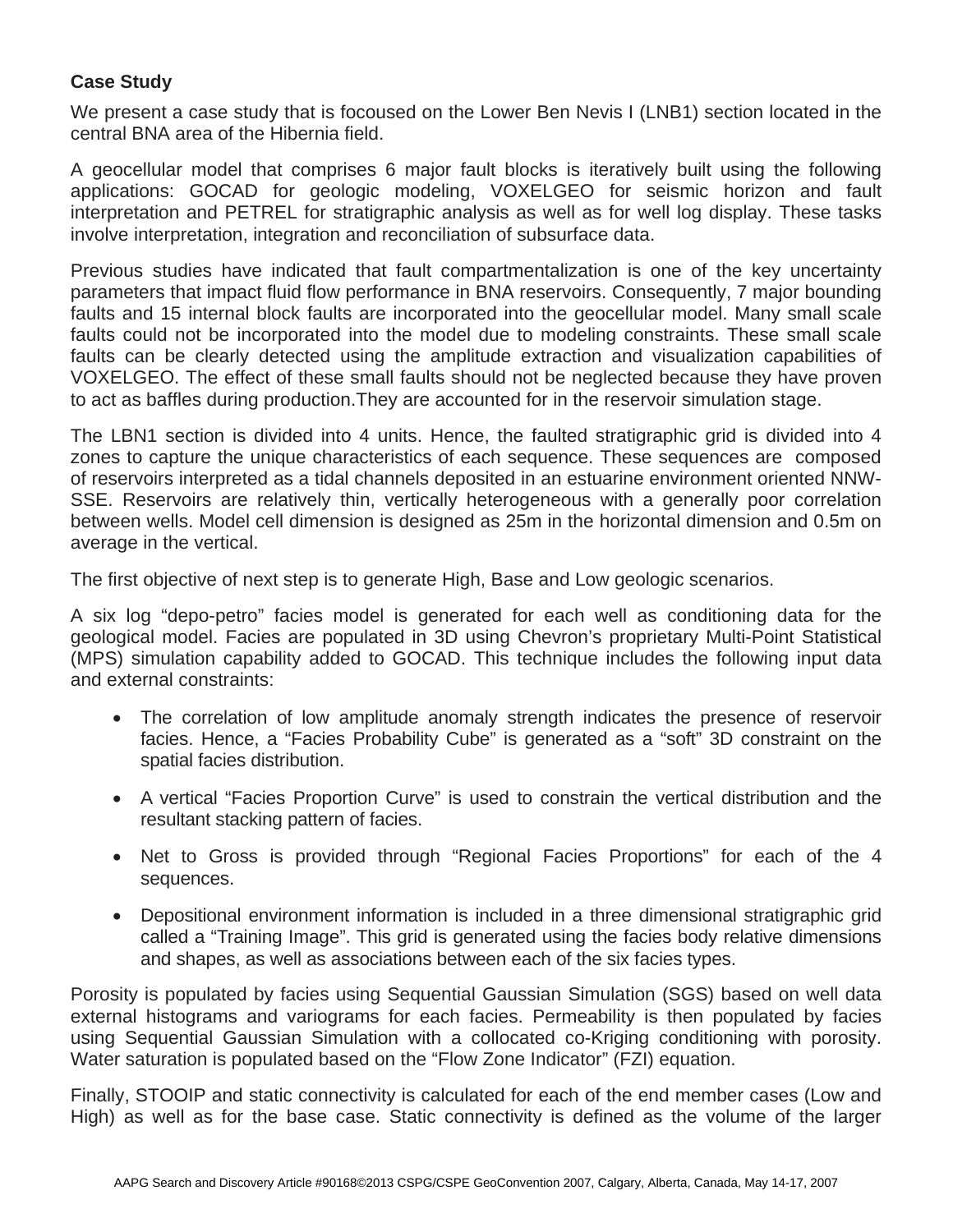geobody for grid cells with permeabilites greater than 100 mD. At this stage of the analysis we do not know where these cases fall on the probability distribution curve.

The next step is to generate a probabilistic STOOIP and to evaluate the impact of static model uncertainties on STOOIP and connectivity. The objective of this task is to select P10, P50 and P90 geologic models based STOOIP and static connectivity, two ranking criteria that will be used later to perform fluid flow simulation and economics. We use the Plakett-Burman Experimental Design (ED) method and Monte Carlo Simulation that are part Chevron's Uncertainty Workflow plug-in to GOCAD.

The ED table is composed of 6 independent variables (uncertainty parameters) and 2 dependent variables or outputs (ranking parameter criteria). The independent variables that impact STOOIP and static connectivity are the following: 1. Training image (depositional environment), 2. Regional facies proportion (NTG), 3. Porosity histogram (Porosity uncertainty), 4. Porosity variogram (three dimensional distribution), 5. Permeability histogram (Permeability uncertainty), and 6. Permeability variogram (three dimensional distribution). Water saturation (Sw) is considered as dependent to the permeability histogram variable.

The ED method tells us we have to build 8 different geologic models to adequately capture uncertainty without running hundreds of realizations. The independent variables can only take either Low or High as values. Each model has a specific combination of those variables dictated by the Plackett-Burman design. A ninth geologic model is constructed, but in this case each independent variable takes the base case values. This case is considered as a reference to compare to the ED analysis and to understand any inherent bias. The outputs are two linear polynomial equations (for STOOIP and Static connectivity) that are a function of each of the 6 independent variables. Next we assign a distribution to each of the variables and run Monte Carlo simulations with the 2 equations.

The final step is to select P10, P50 and P90 based on the two output ranking criteria: STOOIP and static connectivity. Pareto Charts show the relative significance of independent variables to STOOIP and static connectivity. In this case study, facies proportions (NTG) is the main uncertainty parameter that impacts both STOOIP and static connectivity. Sw (dependent on permeability) is a secondary uncertainty parameter that impacts STOOIP.

## **Summary and Conclusions**

- A facies probability cube is generated by calibrating seismic amplitudes to reservoir facies proportions. Low amplitudes correlate to high reservoir facies proportions and consequently to NTG. They are used to constrain the orientation and spatial distribution of reservoir facies.
- The low amplitude anomaly distribution suggests the presence of the two reservoir facies throughout the study area. However, the anomaly strength fades towards the South-Southeast suggesting a progressively lower proportion of reservoir facies to the same direction.
- Some of the blocks are highly compartmentalized by small-scale faults as illustrated by the orientation of amplitude anomalies and by the use of visualization techniques.